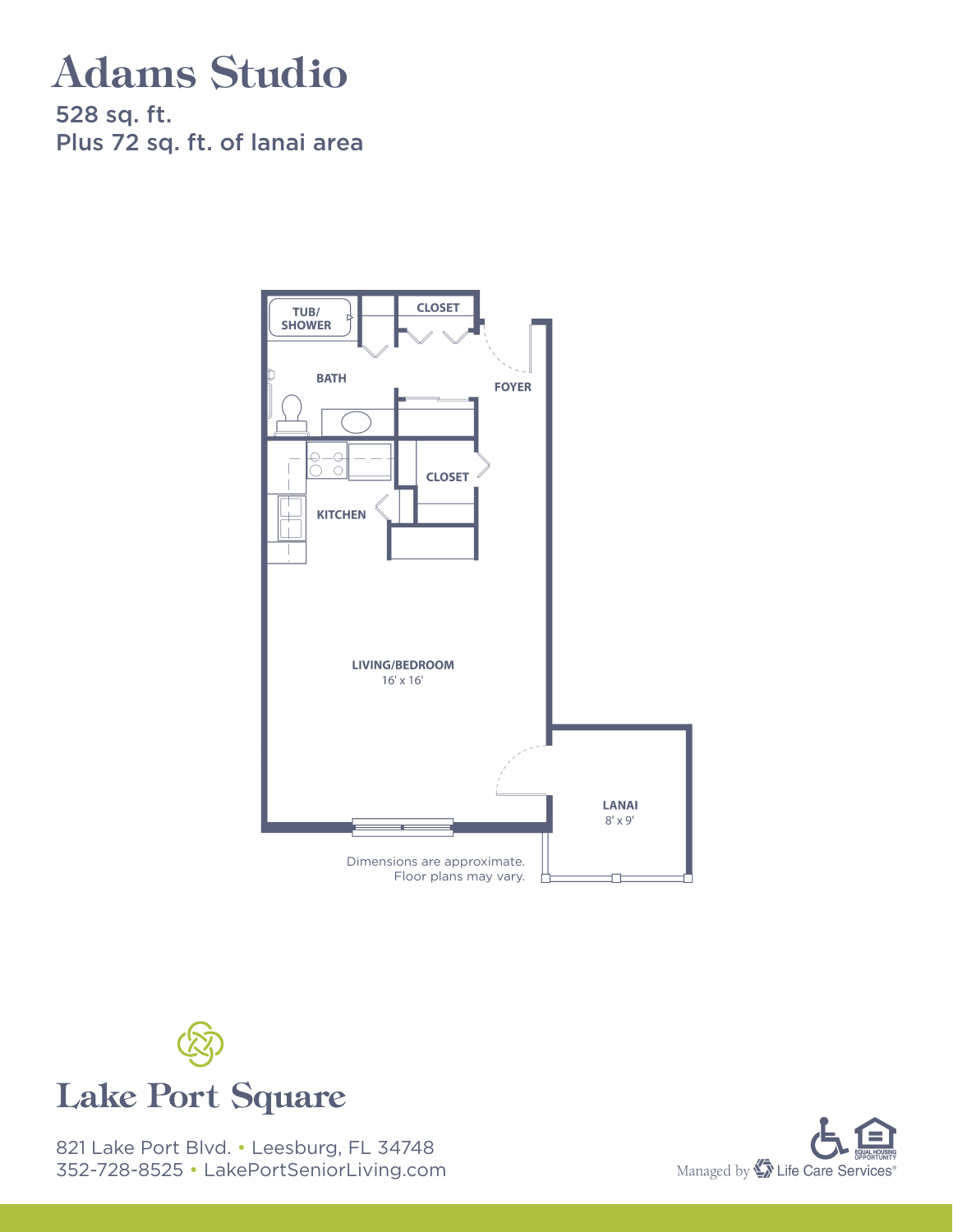# Benton East

One Bedroom • 727 sq. ft. Plus 108 sq. ft. of lanai area





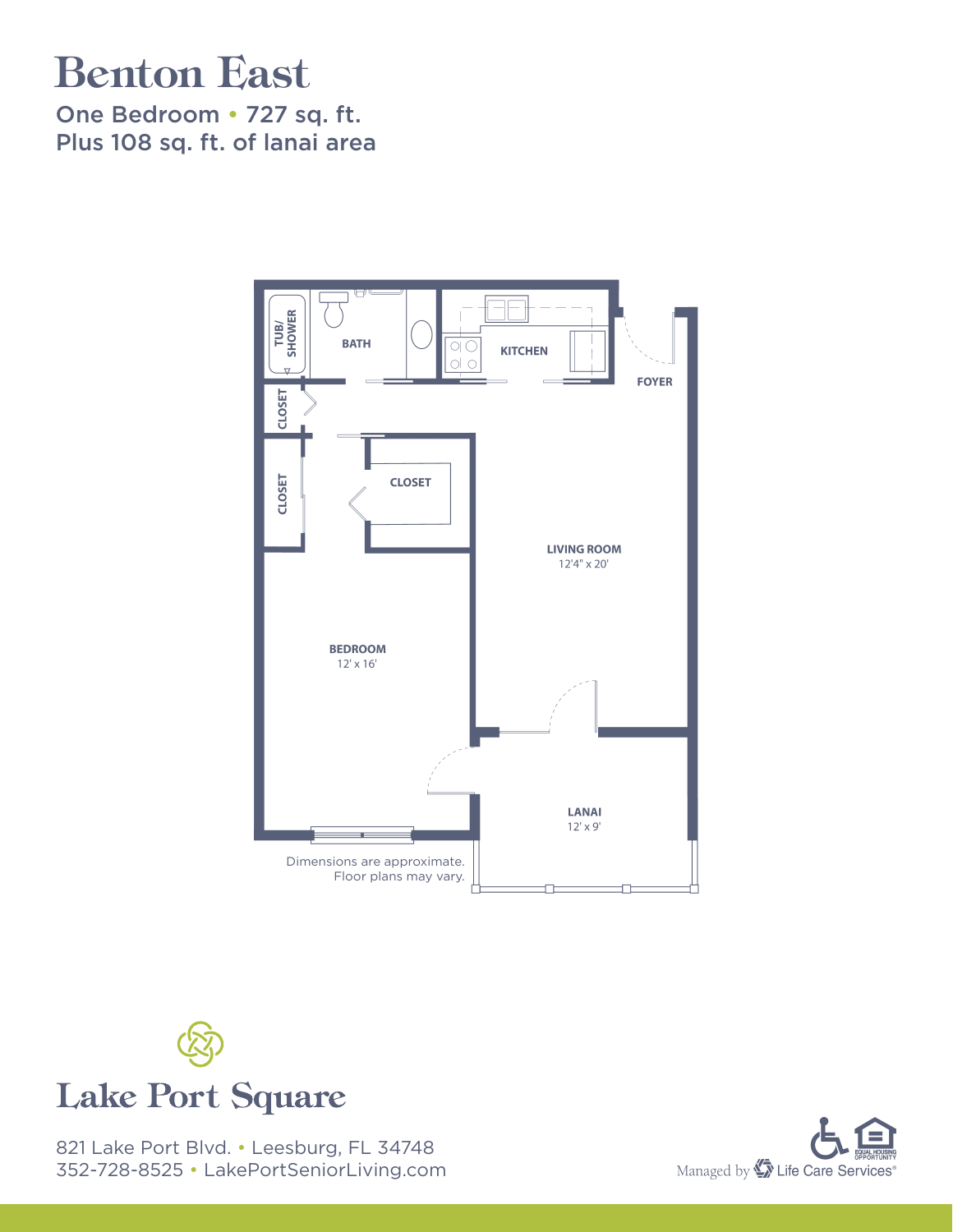# Benton West

One Bedroom • 754 sq. ft. Plus 96 sq. ft. of lanai area





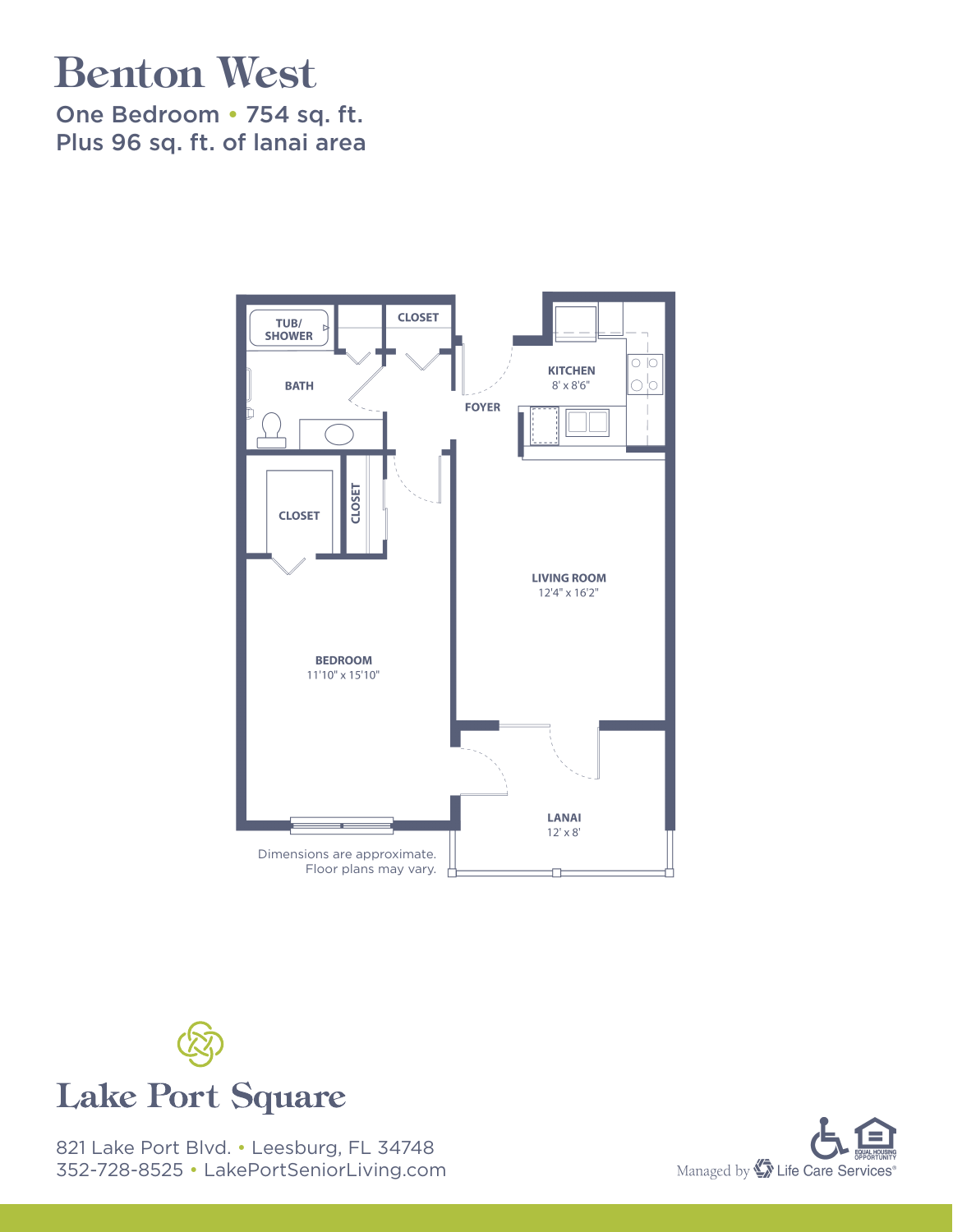# Carlton East

One Bedroom • 833 sq. ft. Plus 72 sq. ft. of lanai area





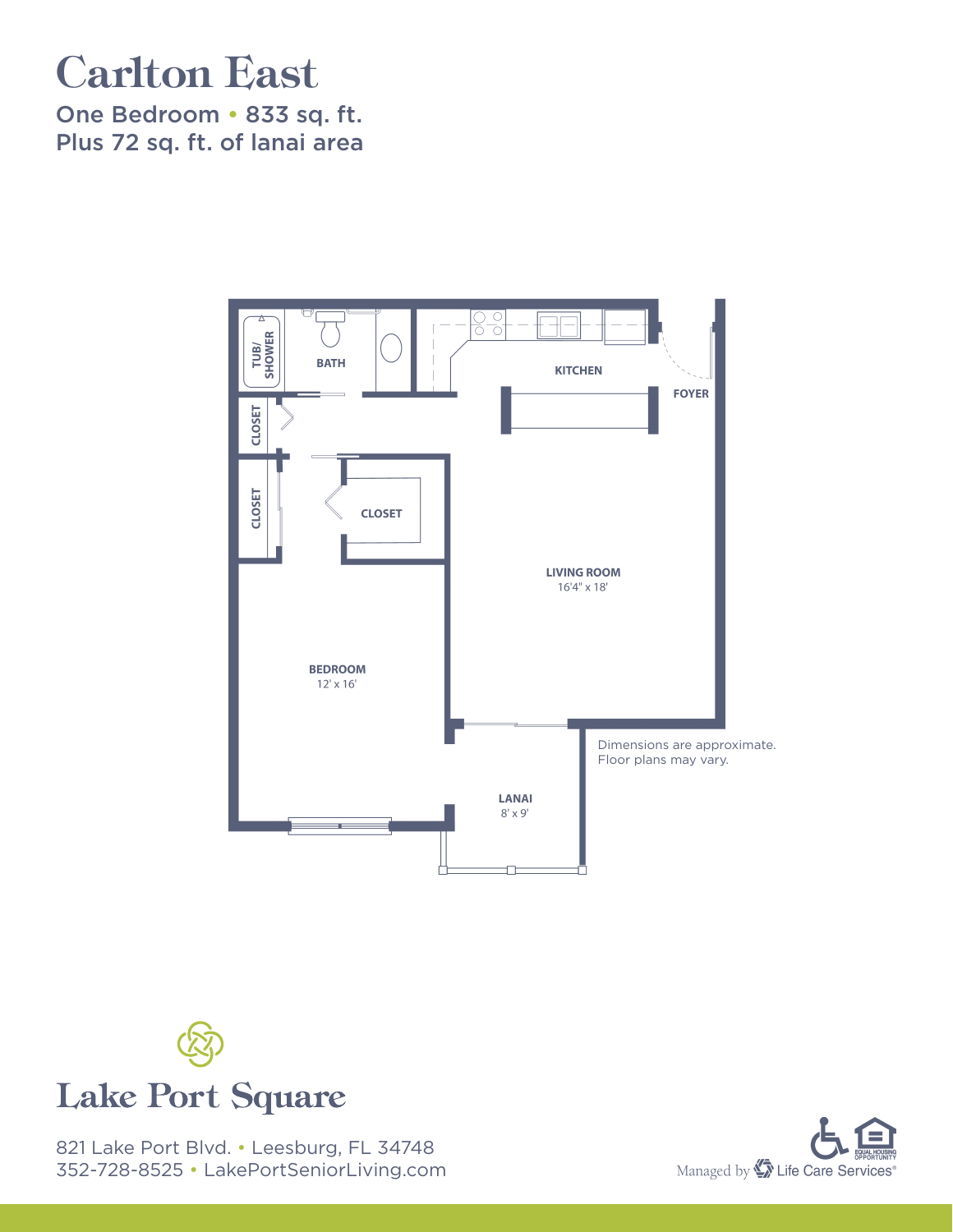#### Dora East

One Bedroom • 833 sq. ft. Plus 144 sq. ft. of lanai area





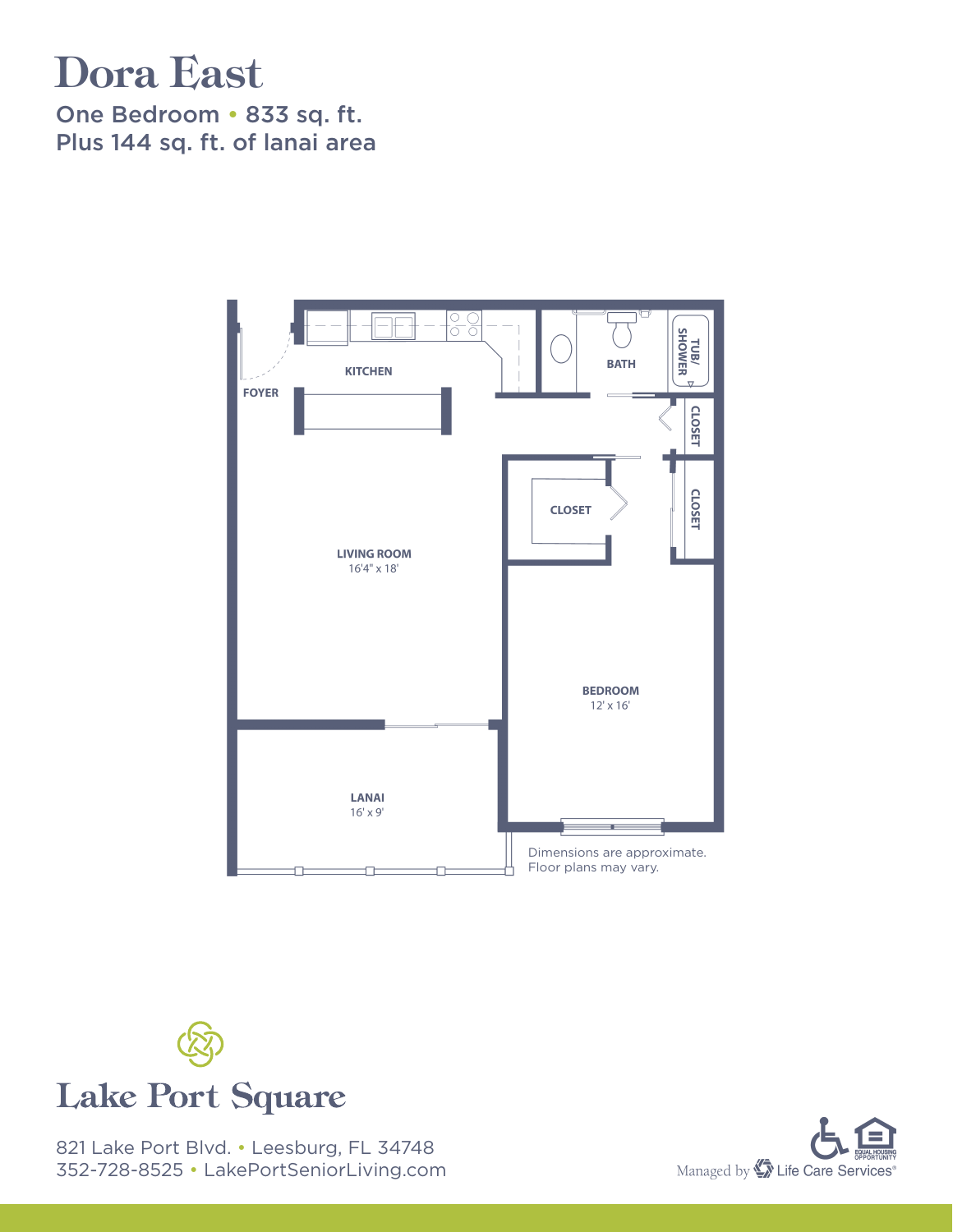# Dora West

One Bedroom • 860 sq. ft. Plus 135 sq. ft. of lanai area





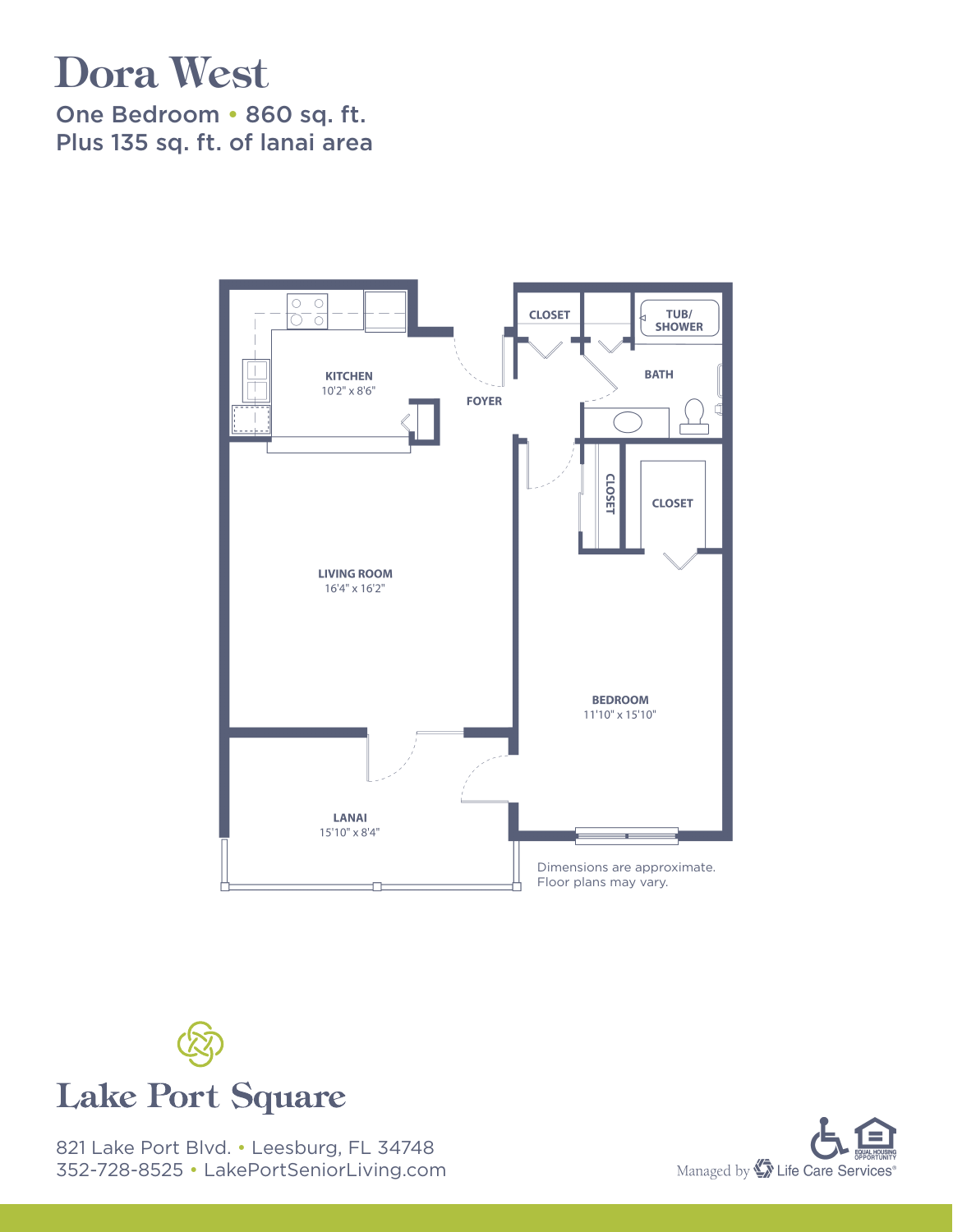#### Eustis West

One Bedroom • 959 sq. ft. Plus 96 sq. ft. of lanai area





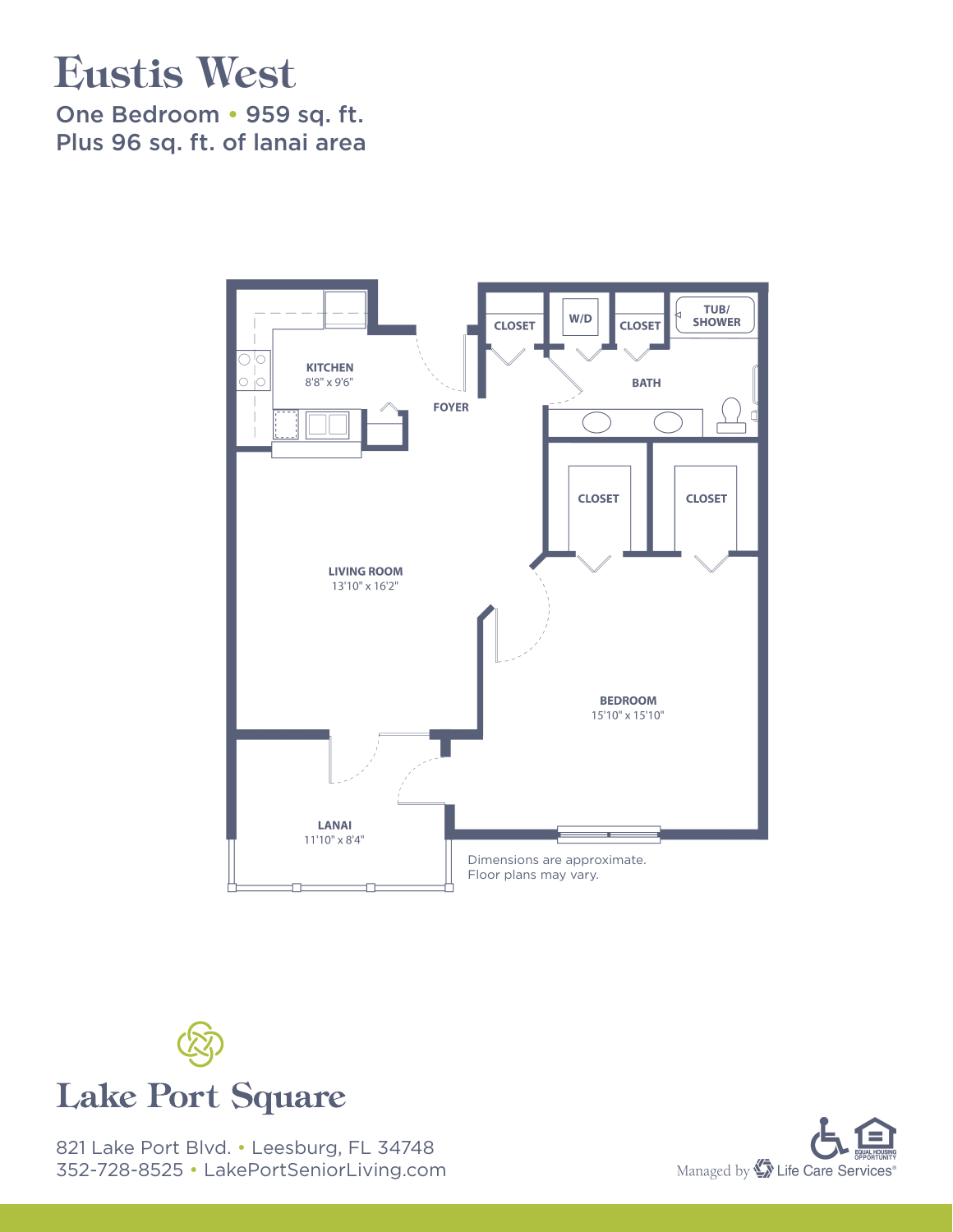# Florence

One Bedroom • Two Bath • 997 sq. ft. Plus 128 sq. ft. of lanai area





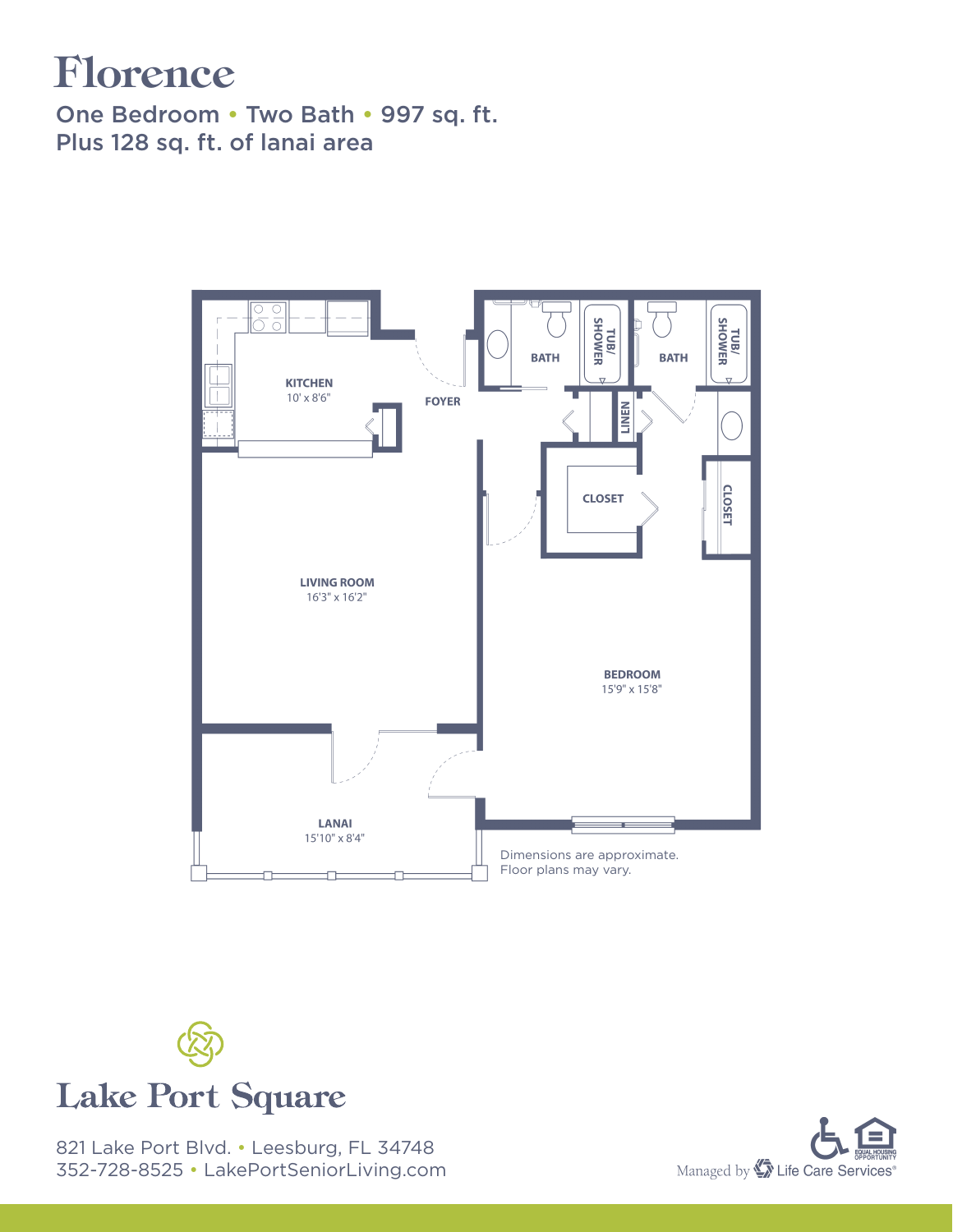# Gardner East

One Bedroom • Two Bath • 1,050 sq. ft. Plus 105 sq. ft. of lanai area





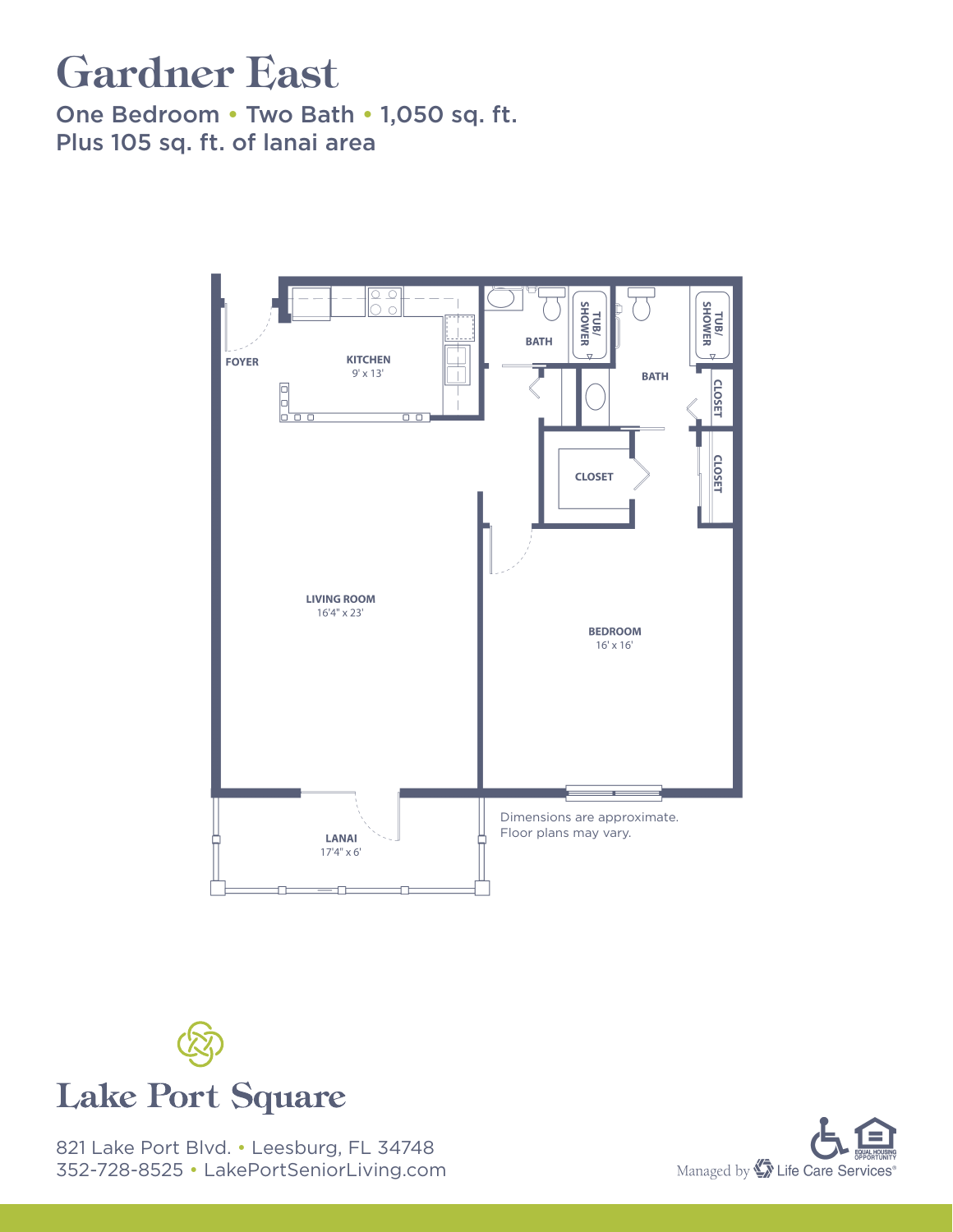# Heron West

One Bedroom • Two Bath • 1,102 sq. ft. Plus 128 sq. ft. of lanai area